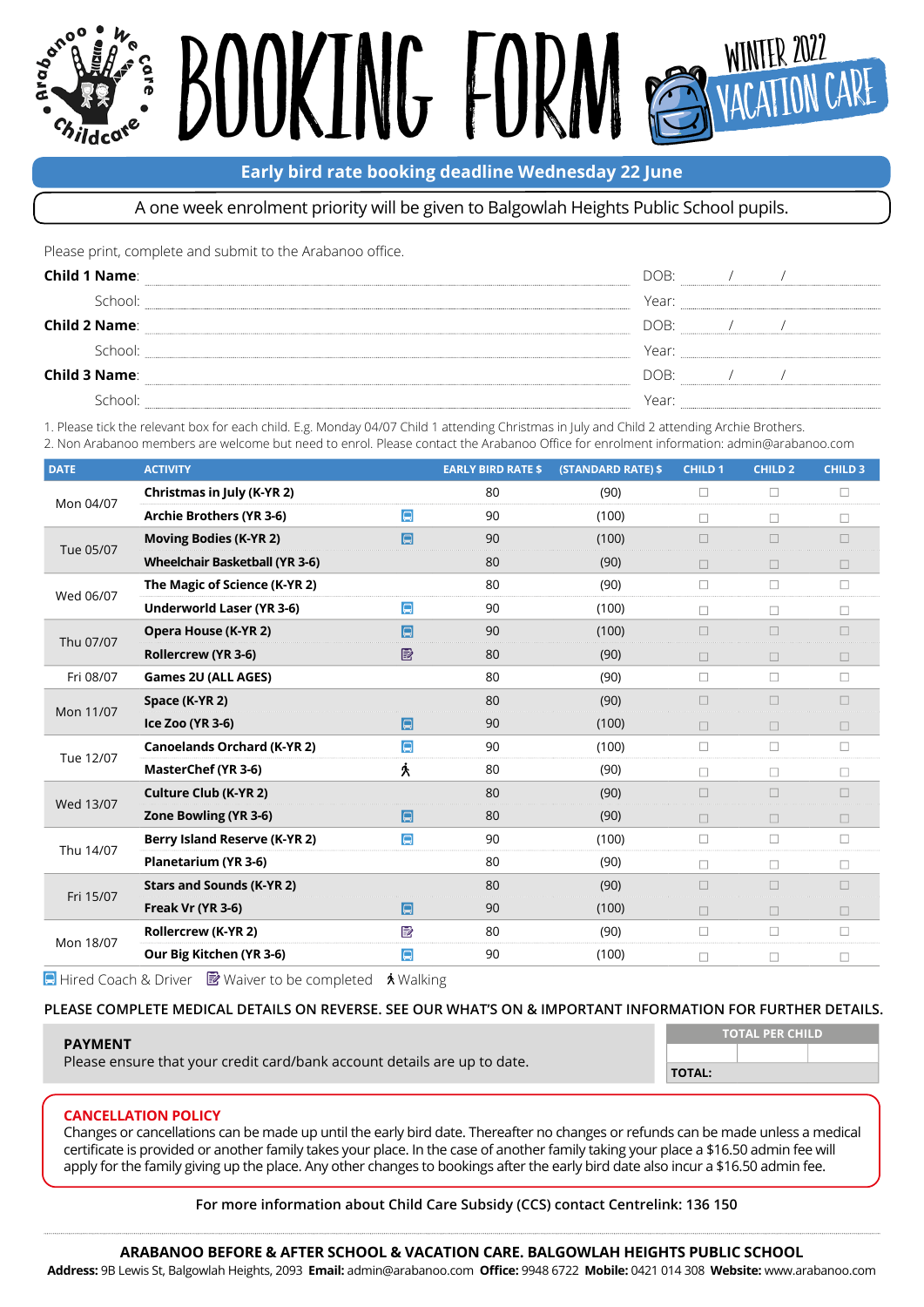#### **Please provide requested informaton below**

| Parent/                       | Name:  | Home number: |
|-------------------------------|--------|--------------|
| Carer 1                       | Email: | Mobile:      |
| Parent/<br>Carer <sub>2</sub> | Name:  | Home number: |
|                               | Email: | Mobile:      |

#### **Authority to collect / emergency contacts**

| Name:              | Home:   |
|--------------------|---------|
| Relation to child: | Mobile: |
| Name:              | Home:   |
| Relation to child: | Mobile: |

#### **Medical informaton**

| Immunization complete:    | yes l<br>$no$ $\Box$ | <b>Medicare number:</b>                                                                  |
|---------------------------|----------------------|------------------------------------------------------------------------------------------|
| Medical / special needs / |                      | yes $\Box$ no $\Box$ If yes, please ensure details are updated with the Arabanoo Office. |
| Allergies/Asthma/         | <b>Condition:</b>    | Treatment:                                                                               |
| Dietary requirements:     |                      |                                                                                          |
|                           |                      |                                                                                          |

#### **Applicant's declaraton and indemnity**

I give permission for my child/ren **(please note child/rens name)**………………………………..…………….………………………………………………………....…. to attend Arabanoo Vacation Care on the dates selected & that all details on the enrolment/medical form are completed. I understand that incorrect or incomplete information will result in a void enrolment. I agree that I have read & understand the Important Information page outlining the description of trips/activities, timings, number of children attending & staff ratios.

**Risk -** I acknowledge that my child/ren will be exposed to all normal risks that may be associated with this program. In the event of any accident or illness, I authorise Arabanoo staff to obtain such ambulance, medical & hospital assistance as required & agree to meet any & all expenses thereby incurred. **A risk assessment has been carried out for each actvity & venue, these are available upon request.**

**Signing In & Out** - Parents/Carers must accompany children to and from the school gate ensuring they sign in and out in Qikkids when arriving and departing.

**Transport** - I give permission that on some excursion days children will be transported to excursions via public transport, self drive mini buses, walking, ferry or hired private driver transport. Each trips transport is indicated on the previous booking form page. PLEASE NOTE: On public transport children will not be wearing seat belts unless provided. Walking maps are provided on request. **Booster Seats -** New child restraint laws state that children aged between 4 - 7 years or under 145cm need be seated in a forward facing restraint or booster seat. In accordance to this law please either provide a forward facing restraint or booster seat for your child to use on excursions. **If you are providing a restraint please indicate here which one (s) and clearly label them.** 

**…………………………………………………………………………………………………………………………………………………………………………………………………..**

**If you do not indicate which type of restraint you will provide, by signing below you agree for your child who is under 145cm to travel on self drive mini buses and hired coaches without a forward facing restraint or booster seat.**

**Photos** - I give permission for my child/ren to be photographed by educators and pictures displayed on the Arabanoo photo wall or used in our marketing material. If you do not wish your child's photos to be used please contact us.

**Water Actvites - Please read and sign below if you agree to the following: N/A Winter 2022**

**1.** On days when we are visitng the beach or swimming pool I give permission for my child/ren **(please note child/rens name)**

**……………………………………………………………………………………………………………….**to swim **WITHOUT** swimming aids and

under the supervision of Arabanoo staff and the venues staff. If swimming at the beach, swimming will be within the caged area\*. **AND/OR**

**2.** On days when we are visitng the beach or swimming pools I give permission for my child/ren **(please note child/rens name)** 

**………………………………………………………………...…………………………….**to swim **WITH** swimming aids (please list aids provided e.g. Noodle,

buoyancy aid) **………………………………………………… ………………………………**provided by myself whilst under the supervision of Arabanoo staf and venue staff. If swimming at the beach, swimming will be within the caged area\*.

**\*Sailing -** There will be tmes when children are out of the boat & in open water. All children will be wearing a buoyancy aid.

#### Paperwork - Your booking is not confirmed until your child has been enrolled and the paperwork is received. You will receive a booking confirmation once we have processed your booking form. Please contact the Arabanoo Office if you haven't received a confirmation.

**Cancellatons -** Please be aware that on days where an outdoor actvity is planned and temperatures reach 40 degrees or higher or poor weather conditions, we will cancel this activity and run an alternative one which will be available on the activity board. We reserve the right to cancel a day/activity due to low numbers where upon you will receive a full refund.

#### **By signing below you are confrming you have read, completed and agree with the above declaraton and indemnity statements and Arabanoo's Important Informaton page.**

**Print parent/carer name:…………………..………………….... Signature of parent/carer:………...……….…………………… Date:………………..**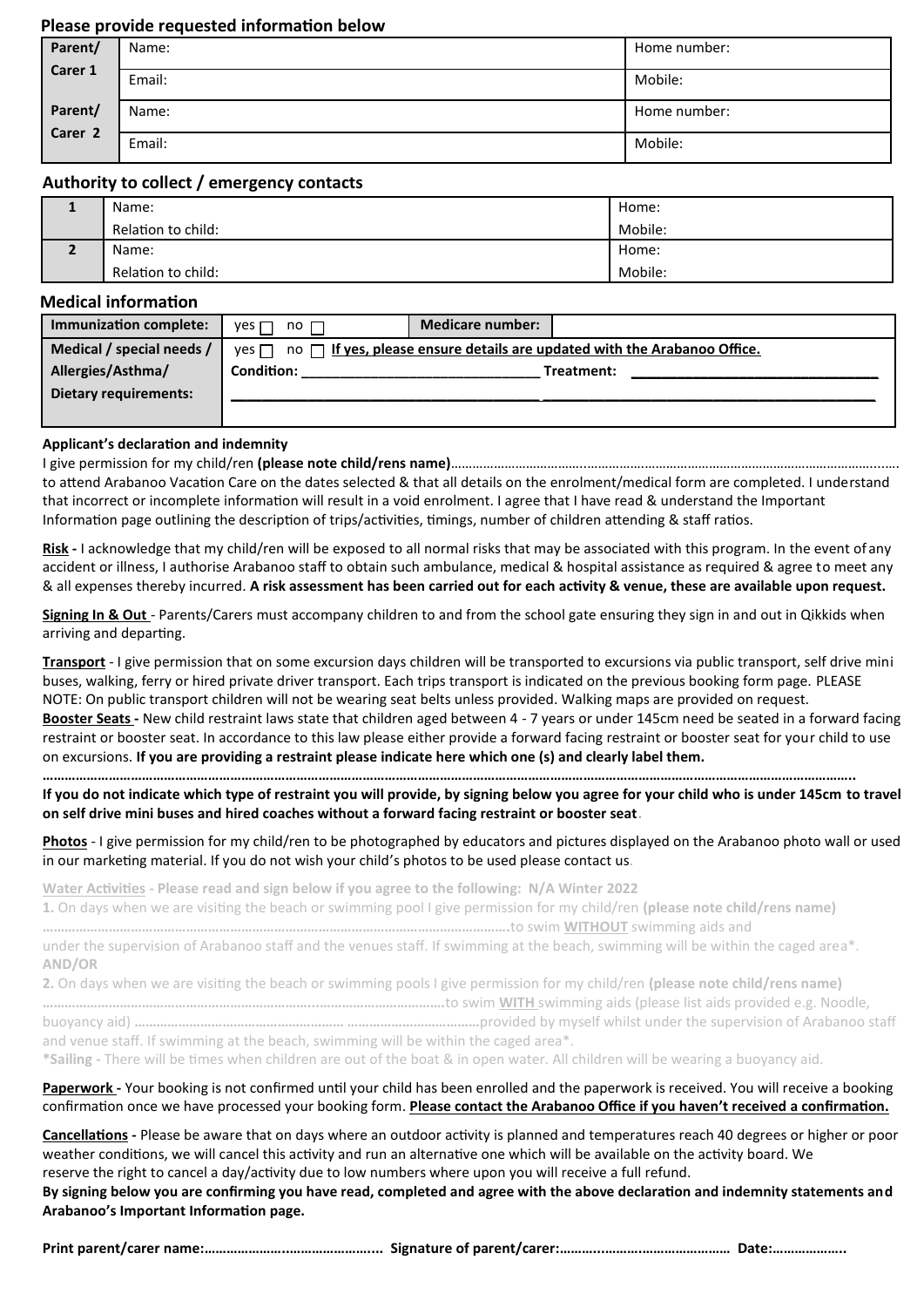

# mportant Information

Arabanoo Vacation Care is a safe, supervised environment for children, offering a balance of structured and unstructured activities and excursions. Children are encouraged to socialise, learn new skills and relax with free and imaginative play. Qualified and experienced staff care for the children.



| <b>Hours of Operation</b>                                                       | What to Bring - ONLY Afternoon Tea is provided                                  |
|---------------------------------------------------------------------------------|---------------------------------------------------------------------------------|
| Hours of care during vacation care are strictly, 7.30am to 6pm.                 | Morning tea                                                                     |
| <b>Late Fees</b>                                                                | Lunch                                                                           |
| Collection of children after 6pm incur a late fee of \$27.50 for                | Refillable water bottle                                                         |
| the first 15 minutes and \$1.10 per minute thereafter.                          | <b>What to Wear</b>                                                             |
| <b>Illness and Injury</b>                                                       | Broad Brimmed hat / Bucket hat - Children who don't have a broad                |
| If a child is unwell or involved in an accident and unable to join              | brimmed or bucket hat and are outside in high UV conditions (3 or               |
| in activities, parents will be contacted to collect the child. In the           | over), will be provided with an Arabanoo hat. A laundering fee and a            |
| event of a serious accident, an ambulance will be called. We do                 | lost hat fee applies. Please see Fees Policy.                                   |
| not administer medication under any circumstances without a                     | Hats must be returned daily after use in the Returned Hat Box. Hats             |
| medication permission form filled out and signed by the parent.                 | are not re-used and are laundered every Friday.                                 |
| <b>Excursion Day Timings</b>                                                    | <b>Enclosed shoes</b> - Thongs, crocs & sandals are not appropriate or safe     |
| On excursion days children must arrive at the centre at least                   | footwear during vacation care and may result in your child missing out          |
| half hour before the scheduled departure time. If you are                       | on activities.                                                                  |
| running late please contact the centre so we can arrange an                     | Sun smart and practical clothes - No singlets and tops/dresses that             |
| alternative drop off. Departure and return times are posted on                  | don't cover shoulders. Rain jacket, change of clothes and weather               |
| the centre entrance door and the "What's On" form.                              | appropriate clothing.                                                           |
| <b>Changes to planned program</b>                                               | Please label all items.                                                         |
| There may be occasions where the planned program will be                        | <b>Day to Day Activities</b>                                                    |
| changed due to weather conditions or illness of instructor. If                  | Each day will consist of a wide range of activities alongside the               |
| the temperature reaches 40 degrees or above, any excursion or                   | advertised activities. These include AFL, basketball, bush play,                |
| outside activity will be cancelled. If there is an outside                      | cooking, craft, cricket, dodgeball, football, floorball, free play,             |
| excursion planned, for example a beach trip and the weather                     | gardening, handball, hair braiding, indoor games, jewellery making,             |
| conditions are poor the trip will be cancelled. One of the                      | knitting, meditation, music, netball, rugby, scooting, science,                 |
| following will be chosen to replace the days planned activities.                | skipping, team building, tennis, treasure hunts, water challenge and            |
| Hoyts Warringah Mall Cinema, AMF Bowling in Dee Why, Big                        | yoga. For the period of time that children are not on an excursion              |
| Blast in Brookvale or Rock Climbing in Brookvale.                               | there will be a variety of activities to choose from available to view          |
| Food - Arabanoo is a nut aware centre                                           | on the activity board every morning.                                            |
| Please ensure no products you pack for your child contain nuts.                 | <b>Staff Ratios &amp; Child Attendance</b>                                      |
| Please check ingredients thoroughly, especially muesli bars.                    | - Our staff ratio is 1 to 13 for onsite activities with a maximum of 145        |
|                                                                                 | children. In this example there will be 10 staff on duty.                       |
| <b>Behaviour</b><br>Arabanoo reserves the right to request a child be withdrawn | - Our staff ratio is 1 to 8 for excursions with a maximum of 145                |
| from the centre following consultation with parents, staff and                  | children. In this example there will be 15 staff on duty.                       |
| Director in accordance with the policies of the centre.                         | - Our staff ratio is 1 to 5 for in the water excursions with a maximum          |
|                                                                                 | of 60 children. In this example there will be 12 staff on duty.                 |
| The Arabanoo Policy and Procedures document is readily                          | As we can't predict numbers ahead of time, please call the office to            |
| available on the sign in/out desk upon request.<br><b>Fee Payments</b>          | find out exact child numbers for each day.                                      |
| Vacation care bookings will only be reserved once all                           | Children are never left alone with one staff member.                            |
| paperwork is received. Please ensure that your credit card/                     |                                                                                 |
| bank account details are up to date.                                            | <b>Child Care Subsidy</b><br>For more information contact Centre Link - 136 150 |
|                                                                                 |                                                                                 |
| <b>Cancellations &amp; Absences</b>                                             |                                                                                 |
| Parent/Guardians MUST telephone Arabanoo if they anticipate                     |                                                                                 |
| a late pickup due to unforeseen circumstances. Changes or                       |                                                                                 |
| cancellations can be made up until the early bird date. There-                  |                                                                                 |
| after no changes or refunds can be made unless a medical                        |                                                                                 |
| certificate is provided or another family takes your place. In the              |                                                                                 |
| case of another family taking your spot a \$16.50 admin fee will                |                                                                                 |
| apply for the family giving up the spot. Any other changes to                   |                                                                                 |